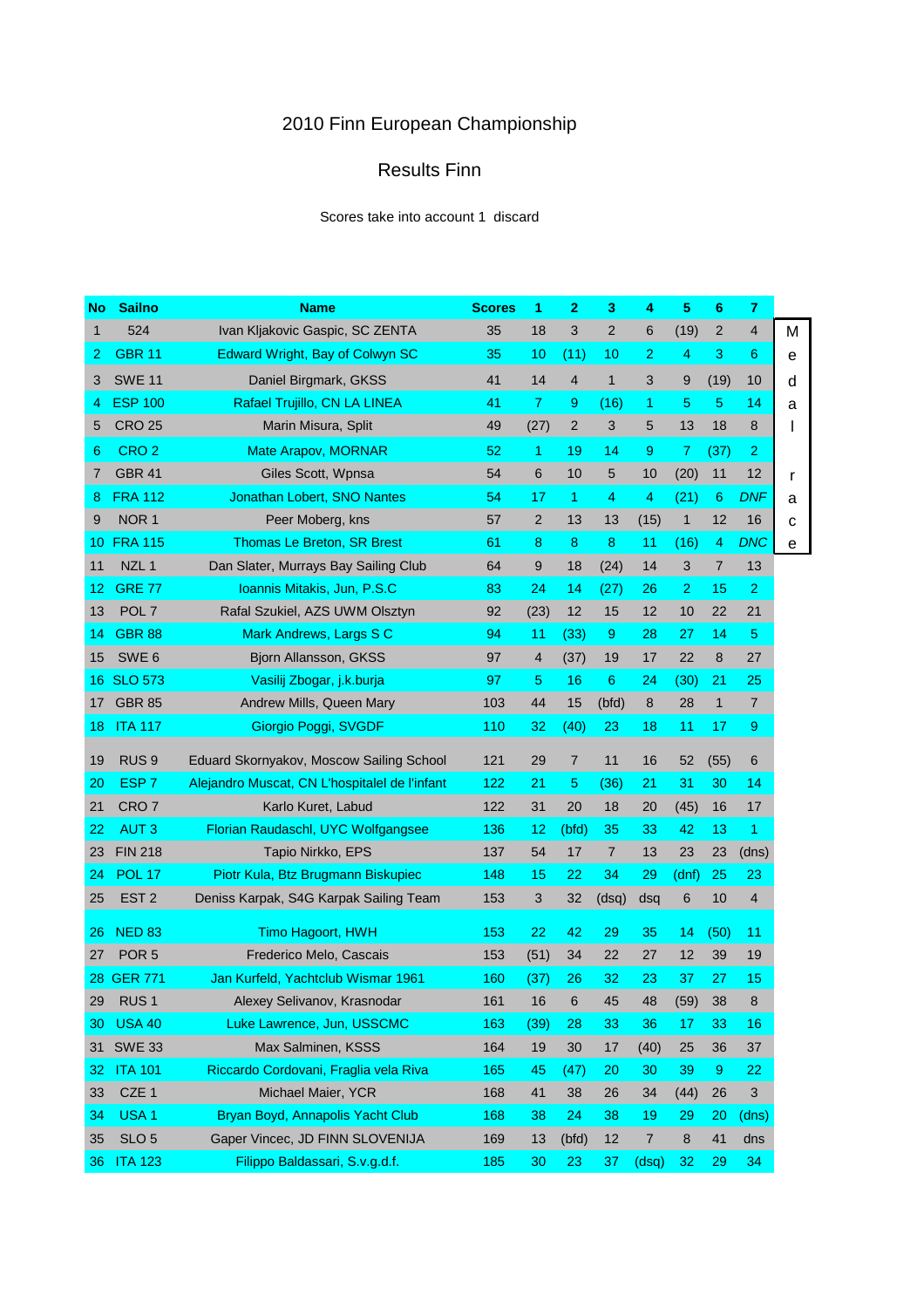| 37 | UKR 1            | <b>Oleksiy Borysov</b>                                | 188 | (72)  | 39    | 21   | 46    | 46   | 24   | 12    |
|----|------------------|-------------------------------------------------------|-----|-------|-------|------|-------|------|------|-------|
| 38 | <b>CZE 52</b>    | Tomas Vika, YC Cheb                                   | 188 | 20    | 31    | 43   | 22    | 43   | (65) | 29    |
| 39 | EST <sub>7</sub> | Harles Liiv, Tallinn Kalev                            | 198 | 25    | 41    | 28   | 54    | 18   | (62) | 32    |
| 40 | <b>USA 619</b>   | Caleb Paine, Jun, Southwestern Yacht Club             | 215 | (60)  | 25    | 31   | 37    | 40   | 28   | 54    |
| 41 | <b>GER 711</b>   | Andre Budzien, Schweriner Yachtclub                   | 219 | 33    | 21    | 39   | 41    | (65) | 42   | 43    |
| 42 | <b>ITA 40</b>    | Marko Kolic, C.V. Torbole                             | 231 | 36    | (56)  | 52   | 39    | 15   | 53   | 36    |
| 43 | <b>CYP 19</b>    | Haris Papadopoulos, CYA- FAMAGUSTA N.C                | 237 | 58    | (68)  | 30   | 32    | 61   | 32   | 24    |
| 44 | <b>CRO 11</b>    | Josip Olujic, Jun, JK. Labud                          | 250 | 47    | 67    | 41   | (raf) | 38   | 31   | 26    |
| 45 | HUN <sub>6</sub> | Gaszton Pal, BYC                                      | 253 | 26    | (53)  | 47   | 51    | 51   | 40   | 38    |
|    | 46 GER 712       | Christoph Froh, Jun, SYC                              | 256 | 43    | 29    | 68   | 50    | (79) | 48   | 18    |
|    | 47 GER 772       | Ulli Kurfeld, Yachtclub Wismar 1961                   | 257 | 28    | 54    | 66   | 44    | 35   | (84) | 30    |
| 48 | <b>POL 12</b>    | Milosz Wojewski, Jun                                  | 262 | (57)  | 57    | 25   | 52    | 24   | 51   | 53    |
| 49 |                  | RUS 707 Egor Larionov, Jun, SYNERGY GUMO CLUS MO      | 269 | 50    | 45    | 58   | 61    | (69) | 35   | 20    |
|    | 50 NED 844       | Gert van der Heijden, DSWZ Broach                     | 282 | 64    | (73)  | 61   | 45    | 26   | 45   | 41    |
| 51 | <b>RUS 57</b>    | Egor Terpigorev, Jun, Moscow Sailing School           | 282 | (bfd) | 43    | 56   | 38    | 57   | 60   | 28    |
|    | 52 GER 127       | Julian Massler, Jun, Yachtclub Radolfzell             | 293 | 53    | 52    | 54   | 43    | (60) | 34   | 57    |
| 53 | UKR <sub>5</sub> | Andriy Gusenko, OSHVSM                                | 301 | 63    | 46    | 57   | (68)  | 53   | 49   | 33    |
| 54 | HUN <sub>8</sub> | Marton Beliczay, Alba Regia SC                        | 308 | 40    | 51    | 44   | 49    | (85) | 56   | 68    |
| 55 | UKR <sub>9</sub> | Anton Sadchykov, Jun                                  | 309 | (91)  | 48    | 65   | 62    | 77   | 47   | 10    |
| 56 | <b>EST 11</b>    | Lauri Vinalu, ROPK                                    | 321 | 34    | 82    | 64   | 25    | (88) | 74   | 42    |
| 57 | TUR <sub>7</sub> | Akif Muslubas, Istanbul Yelken Kulubu                 | 321 | (69)  | 35    | 53   | 53    | 49   | 43   | dne   |
| 58 | <b>DEN 46</b>    |                                                       | 322 | 48    | 76    | 40   | 72    |      | 46   | 40    |
|    | <b>POL 45</b>    | Kaspar Andresen, Aarhus                               |     |       |       |      |       | (83) |      |       |
| 59 |                  | Jakub Pasik, KS Spojnia Warszawa                      | 326 | 35    | (bfd) | 62   | 60    | 47   | 59   | 63    |
| 60 | <b>BUL 24</b>    | Mihail Kopanov, Yacht ClubPort Bourgas                | 328 | (78)  | 60    | 67   | 57    | 34   | 66   | 44    |
| 61 | <b>RUS 91</b>    | Viacheslav Sivenkov, Jun, Moscow sailing shool        | 334 | 67    | 66    | 63   | 47    | 41   | (78) | 50    |
| 62 | AUT 7            | Michael Gubi, UYC Mondsee                             | 338 | 66    | 72    | (74) | 42    | 67   | 52   | 39    |
| 63 | <b>TUR 35</b>    | Efe Kuyumcu, Cesme Sailing Club                       | 338 | 59    | 69    | 48   | (74)  | 58   | 57   | 47    |
|    | 64 BUL 855       | Dimitar Vangelov, Jun, Nesebar Yacht Club             | 341 | 49    | 44    | 78   | 67    | 54   | (81) | 49    |
| 65 | <b>FRA 99</b>    | Marc Allain des Beauvais, SNO Nantes                  | 350 | 76    | 27    | 42   | 56    | (82) | 82   | 67    |
| 66 | <b>TUR 21</b>    | Alican Kaynar, Fenerbae Spor Kulub                    | 361 | 81    | 71    | 50   | (dsq) | 74   | 54   | 31    |
| 67 |                  | GER 108 Sebastian Munck, Wassersportclub am Wittensee | 362 | 52    | (bfd) | 49   | 59    | 80   | 77   | 45    |
| 68 | <b>ITA 985</b>   | Federico Laici, C.V. Torbole                          | 366 | (86)  | 59    | 59   | 71    | 64   | 61   | 52    |
| 69 | <b>GER 64</b>    | Lennart Luttkus, Jun, SKBUe                           | 373 | (88)  | 49    | 80   | 63    | 71   | 75   | 35    |
| 70 | CZE <sub>3</sub> | <b>Rudolf Lidarik, LS BRNO</b>                        | 374 | 73    | 79    | 55   | 31    | 78   | 58   | (dns) |
| 71 | <b>CRO 52</b>    | Nikola Baric, Jun, Yc labud                           | 375 | 46    | 86    | (89) | 75    | 36   | 71   | 61    |
| 72 | <b>CZE 11</b>    | Patrik Deutscher, Jun, YCR                            | 377 | 56    | 55    | 71   | 55    | 75   | (88) | 65    |
| 73 | <b>POL 11</b>    | Artur Ponieczyski, Jun, KS Spojnia Warszawa           | 379 | 42    | 50    | (87) | 83    | 62   | 87   | 55    |
| 74 | <b>GER 500</b>   | e                                                     | 380 | (70)  | 61    | 60   | 58    | 70   | 69   | 62    |
| 75 | RUS <sub>3</sub> | Ivan Izmestyev, Jun, Tolyatty Sailing School          | 381 | 65    | (80)  | 51   | 64    | 63   | 64   | 74    |
| 76 | <b>RUS 17</b>    | Vasiliy Kravchenko, Moscow Finn Association           | 396 | 61    | 87    | (92) | 65    | 50   | 67   | 66    |
| 77 | <b>GER 27</b>    | Matthias Wolff, Kieler Yacht Club                     | 397 | (92)  | 75    | 75   | 70    | 48   | 70   | 59    |
| 78 | <b>GBR 65</b>    | David Potter, West Kirby Sailing Club                 | 400 | 62    | (85)  | 70   | 69    | 56   | 85   | 58    |
| 79 | <b>GRE 71</b>    | Panagiotis Davourlis, n.c.p.faliron                   | 408 | 87    | 77    | 82   | (dsq) | 72   | 44   | 46    |
| 80 | <b>CZE 81</b>    | Tomas Hrncal, Jun, YC Pardubice                       | 412 | 68    | 63    | 69   | (78)  | 73   | 68   | 71    |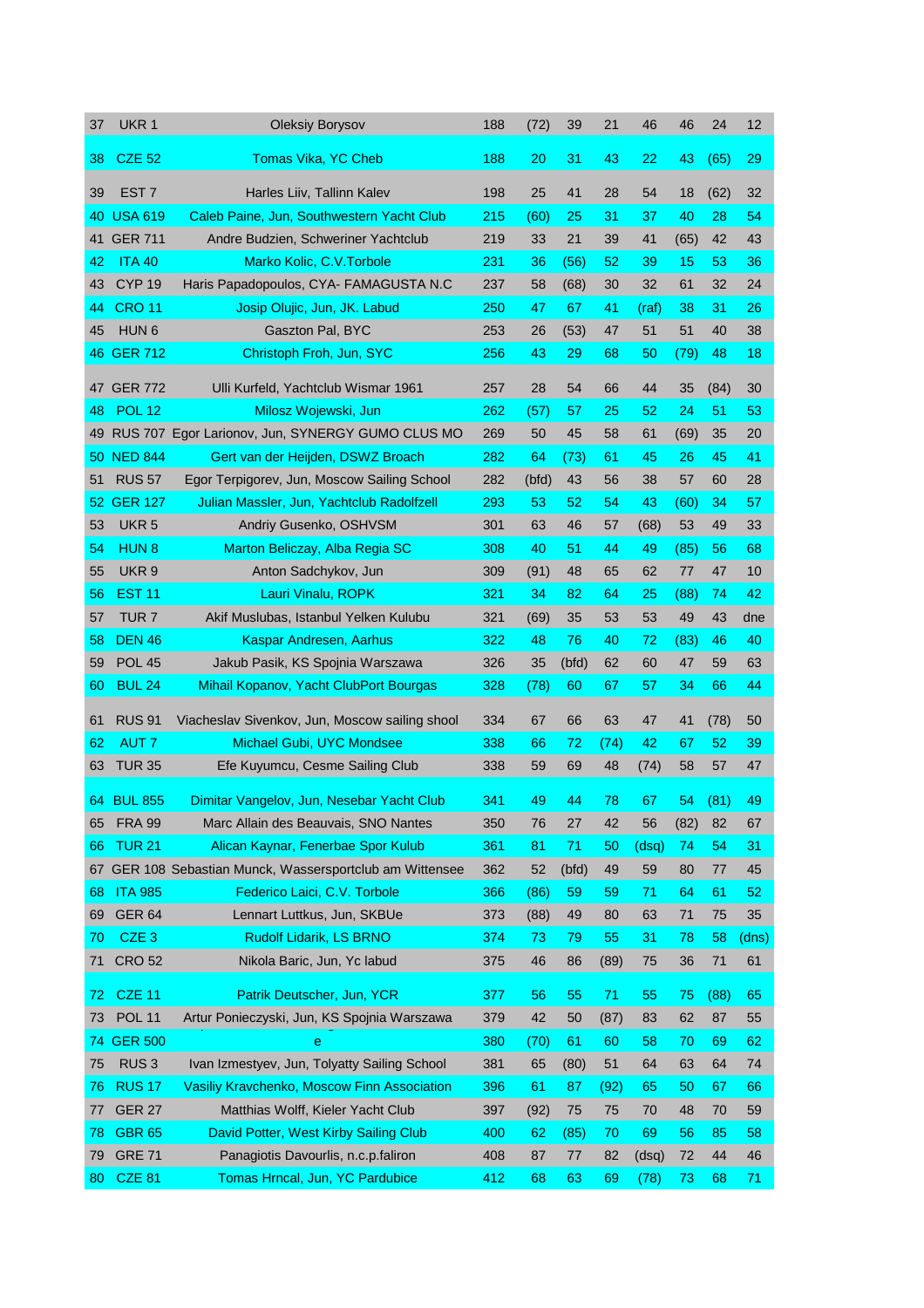| 81 | GRE <sub>4</sub> | Panagiotis Kotsovos, n.c.alepochoriou          | 414 | 84    | 36    | 79    | (dsq) | 81   | 83   | 51  |
|----|------------------|------------------------------------------------|-----|-------|-------|-------|-------|------|------|-----|
|    | 82 HUN 212       | Richard Hirschler, Jun, Soproni ptk SE (SP)    | 424 | 79    | 89    | 77    | (dsq) | 68   | 63   | 48  |
|    |                  | Antonis Tsotras, Jun, Nautical Club of Paleon  |     |       |       |       |       |      |      |     |
| 83 | <b>GRE 21</b>    | Faliro                                         | 424 | 55    | 74    | 83    | 66    | 76   | (89) | 70  |
| 84 | <b>HUN 270</b>   | Geza Huszar, Sirly vsc                         | 433 | 90    | 64    | 46    | (dsq) | 91   | 73   | 69  |
|    |                  |                                                |     |       |       |       |       |      |      |     |
| 85 | <b>ITA 106</b>   | Federico Gattuso, Jun, R.C.C. Tevere Remo      | 436 | 83    | 58    | 84    | 73    | 66   | (93) | 72  |
| 86 | <b>USA 60</b>    | <b>Jain Woolward</b>                           | 438 | (bfd) | 62    | 76    | 77    | 55   | 80   | dns |
| 87 | <b>HUN 728</b>   | Elemer Haidekker, Jun, Almadi Yacht Club (AYC) | 445 | 95    | 70    | 72    | (dns) | 33   | dns  | 77  |
| 88 | <b>RUS7</b>      | Alexander Novikov, MACF                        | 460 | 80    | 65    | (90)  | 76    | 87   | 76   | 76  |
| 89 | <b>RUS 41</b>    | Felix Denikaev, MACF                           | 467 | 75    | 83    | 81    | 82    | (86) | 86   | 60  |
| 90 | <b>GBR 68</b>    | John Mackie, Port Dinorwic                     | 476 | 71    | 92    | 86    | (dns) | 84   | 79   | 64  |
|    | <b>SWE</b>       |                                                |     |       |       |       |       |      |      |     |
| 91 | 721              | Mikael Brandt, Uppsala Kanotfrening            | 483 | 77    | 78    | 85    | 79    | 89   | (90) | 75  |
| 92 | <b>UKR 55</b>    | Pavlo Chystiakov, Jun, OSHVSM                  | 489 | (93)  | 84    | 88    | 80    | 92   | 72   | 73  |
| 93 | 111              | Torsten Jarnstam, Jolleseglarna Karlstad KF    | 493 | 82    | 91    | 91    | 81    | (93) | 92   | 56  |
| 94 | <b>GER 165</b>   | Dirk Meid, SCLM                                | 521 | 74    | (bfd) | 73    | dns   | 90   | dns  | dns |
| 95 | <b>RUS 95</b>    | Vladimir Udartsev, ZGYC Krasnoyarsk            | 546 | 85    | 90    | (dns) | dns   | 94   | 91   | dns |
| 96 | <b>HUN 972</b>   | Gyula Monus, KMP-VSE                           | 552 | 89    | 81    | (bfd) | dns   | dns  | dns  | dns |
|    | 97 POR 310       | Rodrigo Quina, ADO                             | 559 | 94    | 88    | 93    | (dnc) | dns  | dns  | dns |

Results Finn Junior

## Scores take into account 1 discard

| <b>No</b>   | <b>Sailno</b>    | <b>Name</b>                                    | <b>Scores</b> | 1     | $\mathbf{2}$ | 3    | 4     | 5              | 6    | 7  |
|-------------|------------------|------------------------------------------------|---------------|-------|--------------|------|-------|----------------|------|----|
| $\mathbf 1$ | <b>GRE 77</b>    | Ioannis Mitakis, Jun, P.S.C                    | 83            | 24    | 14           | (27) | 26    | $\overline{2}$ | 15   | 2  |
| 2           | <b>USA 40</b>    | Luke Lawrence, Jun, USSCMC                     | 163           | (39)  | 28           | 33   | 36    | 17             | 33   | 16 |
| 3           | <b>USA 619</b>   | Caleb Paine, Jun, Southwestern Yacht Club      | 215           | (60)  | 25           | 31   | 37    | 40             | 28   | 54 |
| 4           | <b>CRO 11</b>    | Josip Olujic, Jun, JK. Labud                   | 250           | 47    | 67           | 41   | (raf) | 38             | 31   | 26 |
| 5           | <b>GER 712</b>   | Christoph Froh, Jun, SYC                       | 256           | 43    | 29           | 68   | 50    | (79)           | 48   | 18 |
| 6           | <b>POL 12</b>    | Milosz Wojewski, Jun                           | 262           | (57)  | 57           | 25   | 52    | 24             | 51   | 53 |
| 7           | <b>RUS 707</b>   | Egor Larionov, Jun, SYNERGY GUMO CLUS MO       | 269           | 50    | 45           | 58   | 61    | (69)           | 35   | 20 |
| 8           | <b>RUS 57</b>    | Egor Terpigorev, Jun, Moscow Sailing School    | 282           | (bfd) | 43           | 56   | 38    | 57             | 60   | 28 |
| 9           | <b>GER 127</b>   | Julian Massler, Jun, Yachtclub Radolfzell      | 293           | 53    | 52           | 54   | 43    | (60)           | 34   | 57 |
| 10          | UKR <sub>9</sub> | Anton Sadchykov, Jun                           | 309           | (91)  | 48           | 65   | 62    | 77             | 47   | 10 |
| 11          | <b>RUS 91</b>    | Viacheslav Sivenkov, Jun, Moscow sailing shool | 334           | 67    | 66           | 63   | 47    | 41             | (78) | 50 |
| 12          | <b>BUL 855</b>   | Dimitar Vangelov, Jun, Nesebar Yacht Club      | 341           | 49    | 44           | 78   | 67    | 54             | (81) | 49 |
| 13          | <b>GER 64</b>    | Lennart Luttkus, Jun, SKBUe                    | 373           | (88)  | 49           | 80   | 63    | 71             | 75   | 35 |
| 14          | <b>CRO 52</b>    | Nikola Baric, Jun, Yc labud                    | 375           | 46    | 86           | (89) | 75    | 36             | 71   | 61 |
| 15          | <b>CZE 11</b>    | Patrik Deutscher, Jun, YCR                     | 377           | 56    | 55           | 71   | 55    | 75             | (88) | 65 |
| 16          | <b>POL 11</b>    | Artur Ponieczyski, Jun, KS Spojnia Warszawa    | 379           | 42    | 50           | (87) | 83    | 62             | 87   | 55 |
| 17          | RUS <sub>3</sub> | Ivan Izmestyev, Jun, Tolyatty Sailing School   | 381           | 65    | (80)         | 51   | 64    | 63             | 64   | 74 |
| 18          | <b>CZE 81</b>    | Tomas Hrncal, Jun, YC Pardubice                | 412           | 68    | 63           | 69   | (78)  | 73             | 68   | 71 |
| 19          | <b>HUN 212</b>   | Richard Hirschler, Jun, Soproni ptk SE (SP)    | 424           | 79    | 89           | 77   | (dsq) | 68             | 63   | 48 |